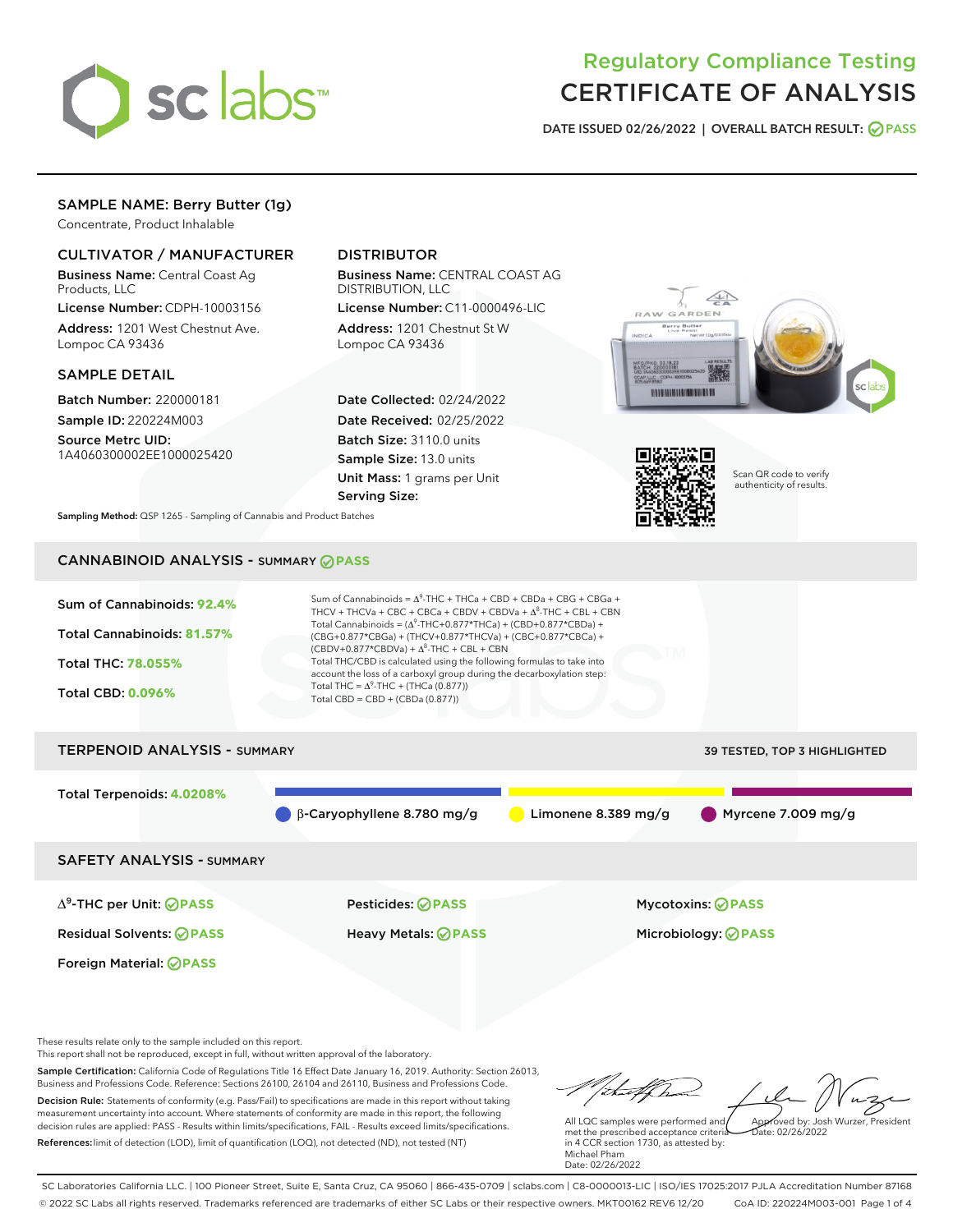



BERRY BUTTER (1G) | DATE ISSUED 02/26/2022 | OVERALL BATCH RESULT:  $\bigcirc$  PASS

## CANNABINOID TEST RESULTS - 02/25/2022 2 PASS

Tested by high-performance liquid chromatography with diode-array detection (HPLC-DAD). **Method:** QSP 1157 - Analysis of Cannabinoids by HPLC-DAD

#### TOTAL CANNABINOIDS: **81.57%**

Total Cannabinoids (Total THC) + (Total CBD) + (Total CBG) + (Total THCV) + (Total CBC) +  $(Total CBDV) +  $\Delta^8$ -THC + CBL + CBN$ 

TOTAL THC: **78.055%** Total THC (Δ<sup>9</sup>-THC+0.877\*THCa)

TOTAL CBD: **0.096%** Total CBD (CBD+0.877\*CBDa)

TOTAL CBG: 1.74% Total CBG (CBG+0.877\*CBGa)

TOTAL THCV: 0.853% Total THCV (THCV+0.877\*THCVa)

TOTAL CBC: 0.83% Total CBC (CBC+0.877\*CBCa)

TOTAL CBDV: ND Total CBDV (CBDV+0.877\*CBDVa)

| <b>COMPOUND</b>  | LOD/LOQ<br>(mg/g)          | <b>MEASUREMENT</b><br><b>UNCERTAINTY</b><br>(mg/g) | <b>RESULT</b><br>(mg/g) | <b>RESULT</b><br>(%) |
|------------------|----------------------------|----------------------------------------------------|-------------------------|----------------------|
| <b>THCa</b>      | 0.05/0.14                  | ±16.861                                            | 843.05                  | 84.305               |
| $\Lambda^9$ -THC | 0.06 / 0.26                | ±1.104                                             | 41.20                   | 4.120                |
| <b>CBGa</b>      | 0.1/0.2                    | ±0.71                                              | 17.5                    | 1.75                 |
| <b>THCVa</b>     | 0.07 / 0.20                | ±0.361                                             | 9.73                    | 0.973                |
| <b>CBCa</b>      | 0.07 / 0.28                | ±0.338                                             | 8.88                    | 0.888                |
| <b>CBG</b>       | 0.06/0.19                  | ±0.064                                             | 2.09                    | 0.209                |
| <b>CBDa</b>      | 0.02/0.19                  | ±0.025                                             | 1.10                    | 0.110                |
| <b>CBC</b>       | 0.2 / 0.5                  | ±0.01                                              | 0.5                     | 0.05                 |
| $\Lambda^8$ -THC | 0.1/0.4                    | N/A                                                | <b>ND</b>               | <b>ND</b>            |
| <b>THCV</b>      | 0.1 / 0.2                  | N/A                                                | <b>ND</b>               | <b>ND</b>            |
| <b>CBD</b>       | 0.07/0.29                  | N/A                                                | <b>ND</b>               | <b>ND</b>            |
| <b>CBDV</b>      | 0.04 / 0.15                | N/A                                                | <b>ND</b>               | <b>ND</b>            |
| <b>CBDVa</b>     | 0.03 / 0.53                | N/A                                                | <b>ND</b>               | <b>ND</b>            |
| <b>CBL</b>       | 0.06 / 0.24                | N/A                                                | <b>ND</b>               | <b>ND</b>            |
| <b>CBN</b>       | 0.1/0.3                    | N/A                                                | <b>ND</b>               | <b>ND</b>            |
|                  | <b>SUM OF CANNABINOIDS</b> |                                                    | 924.0 mg/g              | 92.4%                |

#### **UNIT MASS: 1 grams per Unit**

| $\Delta^9$ -THC per Unit              | 1100 per-package limit | 41.20 mg/unit  | <b>PASS</b> |
|---------------------------------------|------------------------|----------------|-------------|
| <b>Total THC per Unit</b>             |                        | 780.55 mg/unit |             |
| <b>CBD</b> per Unit                   |                        | <b>ND</b>      |             |
| <b>Total CBD per Unit</b>             |                        | 0.96 mg/unit   |             |
| Sum of Cannabinoids<br>per Unit       |                        | 924.0 mg/unit  |             |
| <b>Total Cannabinoids</b><br>per Unit |                        | 815.7 mg/unit  |             |

#### TERPENOID TEST RESULTS - 02/26/2022

Terpene analysis utilizing gas chromatography-flame ionization detection (GC-FID). **Method:** QSP 1192 - Analysis of Terpenoids by GC-FID

| <b>COMPOUND</b>         | LOD/LOQ<br>(mg/g) | <b>MEASUREMENT</b><br><b>UNCERTAINTY</b><br>(mg/g) | <b>RESULT</b><br>(mg/g)                         | <b>RESULT</b><br>(%) |
|-------------------------|-------------------|----------------------------------------------------|-------------------------------------------------|----------------------|
| β-Caryophyllene         | 0.004 / 0.012     | ±0.2432                                            | 8.780                                           | 0.8780               |
| Limonene                | 0.005 / 0.016     | ±0.0931                                            | 8.389                                           | 0.8389               |
| <b>Myrcene</b>          | 0.008 / 0.025     | ±0.0701                                            | 7.009                                           | 0.7009               |
| $\alpha$ -Humulene      | 0.009 / 0.029     | ±0.0752                                            | 3.006                                           | 0.3006               |
| Linalool                | 0.009 / 0.032     | ±0.0563                                            | 1.903                                           | 0.1903               |
| β-Ocimene               | 0.006 / 0.020     | ±0.0398                                            | 1.591                                           | 0.1591               |
| <b>Terpineol</b>        | 0.009 / 0.031     | ±0.0724                                            | 1.515                                           | 0.1515               |
| $\alpha$ -Bisabolol     | 0.008 / 0.026     | ±0.0605                                            | 1.457                                           | 0.1457               |
| $\beta$ -Pinene         | 0.004 / 0.014     | ±0.0105                                            | 1.179                                           | 0.1179               |
| Fenchol                 | 0.010 / 0.034     | ±0.0260                                            | 0.864                                           | 0.0864               |
| $\alpha$ -Pinene        | 0.005 / 0.017     | ±0.0057                                            | 0.853                                           | 0.0853               |
| trans-β-Farnesene       | 0.008 / 0.025     | ±0.0229                                            | 0.828                                           | 0.0828               |
| Terpinolene             | 0.008 / 0.026     | ±0.0097                                            | 0.612                                           | 0.0612               |
| Guaiol                  | 0.009 / 0.030     | ±0.0218                                            | 0.594                                           | 0.0594               |
| Caryophyllene<br>Oxide  | 0.010 / 0.033     | ±0.0171                                            | 0.477                                           | 0.0477               |
| <b>Nerolidol</b>        | 0.006 / 0.019     | ±0.0203                                            | 0.415                                           | 0.0415               |
| Valencene               | 0.009 / 0.030     | ±0.0111                                            | 0.208                                           | 0.0208               |
| <b>Borneol</b>          | 0.005 / 0.016     | ±0.0063                                            | 0.192                                           | 0.0192               |
| Camphene                | 0.005 / 0.015     | ±0.0014                                            | 0.154                                           | 0.0154               |
| Citronellol             | 0.003 / 0.010     | ±0.0023                                            | 0.060                                           | 0.0060               |
| Fenchone                | 0.009 / 0.028     | ±0.0013                                            | 0.058                                           | 0.0058               |
| Geraniol                | 0.002 / 0.007     | ±0.0015                                            | 0.043                                           | 0.0043               |
| $\gamma$ -Terpinene     | 0.006 / 0.018     | ±0.0003                                            | 0.021                                           | 0.0021               |
| $\alpha$ -Terpinene     | 0.005 / 0.017     | N/A                                                | <loq< th=""><th><loq< th=""></loq<></th></loq<> | <loq< th=""></loq<>  |
| Eucalyptol              | 0.006 / 0.018     | N/A                                                | <loq< th=""><th><loq< th=""></loq<></th></loq<> | <loq< th=""></loq<>  |
| Sabinene Hydrate        | 0.006 / 0.022     | N/A                                                | <loq< th=""><th><loq< th=""></loq<></th></loq<> | <loq< th=""></loq<>  |
| Nerol                   | 0.003 / 0.011     | N/A                                                | <loq< th=""><th><loq< th=""></loq<></th></loq<> | <loq< th=""></loq<>  |
| Sabinene                | 0.004 / 0.014     | N/A                                                | ND                                              | <b>ND</b>            |
| $\alpha$ -Phellandrene  | 0.006 / 0.020     | N/A                                                | <b>ND</b>                                       | ND                   |
| $\Delta^3$ -Carene      | 0.005 / 0.018     | N/A                                                | <b>ND</b>                                       | <b>ND</b>            |
| p-Cymene                | 0.005 / 0.016     | N/A                                                | ND                                              | ND                   |
| Isopulegol              | 0.005 / 0.016     | N/A                                                | <b>ND</b>                                       | ND                   |
| Camphor                 | 0.006 / 0.019     | N/A                                                | <b>ND</b>                                       | <b>ND</b>            |
| Isoborneol              | 0.004 / 0.012     | N/A                                                | ND                                              | ND                   |
| Menthol                 | 0.008 / 0.025     | N/A                                                | ND                                              | ND                   |
| Pulegone                | 0.003 / 0.011     | N/A                                                | <b>ND</b>                                       | ND                   |
| <b>Geranyl Acetate</b>  | 0.004 / 0.014     | N/A                                                | ND                                              | ND                   |
| $\alpha$ -Cedrene       | 0.005 / 0.016     | N/A                                                | ND                                              | ND                   |
| Cedrol                  | 0.008 / 0.027     | N/A                                                | <b>ND</b>                                       | ND                   |
| <b>TOTAL TERPENOIDS</b> |                   |                                                    | 40.208 mg/g                                     | 4.0208%              |

SC Laboratories California LLC. | 100 Pioneer Street, Suite E, Santa Cruz, CA 95060 | 866-435-0709 | sclabs.com | C8-0000013-LIC | ISO/IES 17025:2017 PJLA Accreditation Number 87168 © 2022 SC Labs all rights reserved. Trademarks referenced are trademarks of either SC Labs or their respective owners. MKT00162 REV6 12/20 CoA ID: 220224M003-001 Page 2 of 4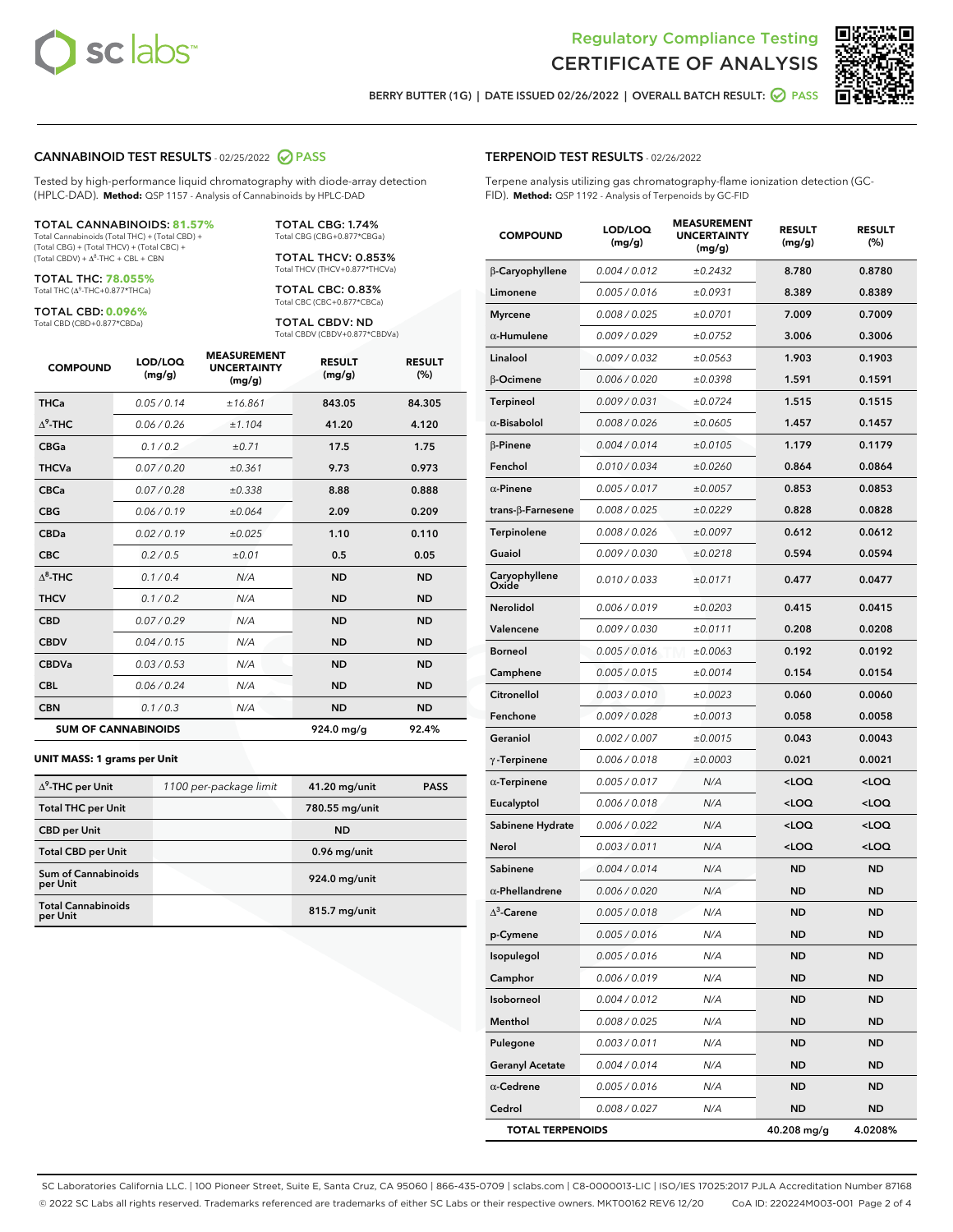



BERRY BUTTER (1G) | DATE ISSUED 02/26/2022 | OVERALL BATCH RESULT: O PASS

# CATEGORY 1 PESTICIDE TEST RESULTS - 02/26/2022 2 PASS

Pesticide and plant growth regulator analysis utilizing high-performance liquid chromatography-mass spectrometry (HPLC-MS) or gas chromatography-mass spectrometry (GC-MS). \*GC-MS utilized where indicated. **Method:** QSP 1212 - Analysis of Pesticides and Mycotoxins by LC-MS or QSP 1213 - Analysis of Pesticides by GC-MS

| 0.03 / 0.08<br>Aldicarb<br>$\ge$ LOD<br>N/A<br><b>ND</b><br><b>PASS</b><br>Carbofuran<br>0.02 / 0.05<br>$>$ LOD<br>N/A<br><b>ND</b><br><b>PASS</b><br>Chlordane*<br>0.03 / 0.08<br>N/A<br><b>ND</b><br><b>PASS</b><br>$\ge$ LOD<br>0.03/0.10<br>N/A<br><b>ND</b><br><b>PASS</b><br>Chlorfenapyr*<br>$\ge$ LOD<br>0.02/0.06<br>N/A<br><b>ND</b><br><b>PASS</b><br>Chlorpyrifos<br>$\ge$ LOD<br>Coumaphos<br>0.02 / 0.07<br>$>$ LOD<br>N/A<br><b>ND</b><br><b>PASS</b><br>Daminozide<br>0.02 / 0.07<br>$>$ LOD<br>N/A<br><b>ND</b><br><b>PASS</b><br><b>Dichlorvos</b><br>0.03/0.09<br>N/A<br><b>ND</b><br><b>PASS</b><br>$>$ LOD<br>(DDVP)<br>0.03/0.08<br>N/A<br><b>ND</b><br><b>PASS</b><br>Dimethoate<br>$>$ LOD<br>0.03/0.10<br><b>ND</b><br><b>PASS</b><br>Ethoprophos<br>$>$ LOD<br>N/A<br>0.02 / 0.06<br><b>ND</b><br><b>PASS</b><br>Etofenprox<br>$\ge$ LOD<br>N/A<br>0.03 / 0.08<br>N/A<br><b>ND</b><br><b>PASS</b><br>Fenoxycarb<br>$\ge$ LOD<br>Fipronil<br>0.03 / 0.08<br>$\ge$ LOD<br>N/A<br><b>ND</b><br><b>PASS</b><br>Imazalil<br>0.02/0.06<br>$>$ LOD<br>N/A<br><b>ND</b><br><b>PASS</b><br>Methiocarb<br>0.02 / 0.07<br><b>PASS</b><br>$\ge$ LOD<br>N/A<br><b>ND</b><br>N/A<br><b>ND</b><br><b>PASS</b><br>Parathion-methyl<br>0.03/0.10<br>$\ge$ LOD<br>0.03/0.09<br>$\ge$ LOD<br>N/A<br><b>ND</b><br><b>PASS</b><br><b>Mevinphos</b><br>Paclobutrazol<br>0.02 / 0.05<br>$\ge$ LOD<br>N/A<br><b>ND</b><br><b>PASS</b><br>0.03/0.09<br>$\ge$ LOD<br>N/A<br><b>ND</b><br><b>PASS</b><br>Propoxur<br>0.03 / 0.08<br>N/A<br><b>ND</b><br><b>PASS</b><br>Spiroxamine<br>$>$ LOD<br><b>ND</b><br>Thiacloprid<br>0.03/0.10<br>$>$ LOD<br>N/A<br><b>PASS</b> | <b>COMPOUND</b> | LOD/LOQ<br>$(\mu g/g)$ | <b>ACTION</b><br><b>LIMIT</b><br>$(\mu g/g)$ | <b>MEASUREMENT</b><br><b>UNCERTAINTY</b><br>$(\mu g/g)$ | <b>RESULT</b><br>$(\mu g/g)$ | <b>RESULT</b> |
|------------------------------------------------------------------------------------------------------------------------------------------------------------------------------------------------------------------------------------------------------------------------------------------------------------------------------------------------------------------------------------------------------------------------------------------------------------------------------------------------------------------------------------------------------------------------------------------------------------------------------------------------------------------------------------------------------------------------------------------------------------------------------------------------------------------------------------------------------------------------------------------------------------------------------------------------------------------------------------------------------------------------------------------------------------------------------------------------------------------------------------------------------------------------------------------------------------------------------------------------------------------------------------------------------------------------------------------------------------------------------------------------------------------------------------------------------------------------------------------------------------------------------------------------------------------------------------------------------------------------------------------------------------------------|-----------------|------------------------|----------------------------------------------|---------------------------------------------------------|------------------------------|---------------|
|                                                                                                                                                                                                                                                                                                                                                                                                                                                                                                                                                                                                                                                                                                                                                                                                                                                                                                                                                                                                                                                                                                                                                                                                                                                                                                                                                                                                                                                                                                                                                                                                                                                                        |                 |                        |                                              |                                                         |                              |               |
|                                                                                                                                                                                                                                                                                                                                                                                                                                                                                                                                                                                                                                                                                                                                                                                                                                                                                                                                                                                                                                                                                                                                                                                                                                                                                                                                                                                                                                                                                                                                                                                                                                                                        |                 |                        |                                              |                                                         |                              |               |
|                                                                                                                                                                                                                                                                                                                                                                                                                                                                                                                                                                                                                                                                                                                                                                                                                                                                                                                                                                                                                                                                                                                                                                                                                                                                                                                                                                                                                                                                                                                                                                                                                                                                        |                 |                        |                                              |                                                         |                              |               |
|                                                                                                                                                                                                                                                                                                                                                                                                                                                                                                                                                                                                                                                                                                                                                                                                                                                                                                                                                                                                                                                                                                                                                                                                                                                                                                                                                                                                                                                                                                                                                                                                                                                                        |                 |                        |                                              |                                                         |                              |               |
|                                                                                                                                                                                                                                                                                                                                                                                                                                                                                                                                                                                                                                                                                                                                                                                                                                                                                                                                                                                                                                                                                                                                                                                                                                                                                                                                                                                                                                                                                                                                                                                                                                                                        |                 |                        |                                              |                                                         |                              |               |
|                                                                                                                                                                                                                                                                                                                                                                                                                                                                                                                                                                                                                                                                                                                                                                                                                                                                                                                                                                                                                                                                                                                                                                                                                                                                                                                                                                                                                                                                                                                                                                                                                                                                        |                 |                        |                                              |                                                         |                              |               |
|                                                                                                                                                                                                                                                                                                                                                                                                                                                                                                                                                                                                                                                                                                                                                                                                                                                                                                                                                                                                                                                                                                                                                                                                                                                                                                                                                                                                                                                                                                                                                                                                                                                                        |                 |                        |                                              |                                                         |                              |               |
|                                                                                                                                                                                                                                                                                                                                                                                                                                                                                                                                                                                                                                                                                                                                                                                                                                                                                                                                                                                                                                                                                                                                                                                                                                                                                                                                                                                                                                                                                                                                                                                                                                                                        |                 |                        |                                              |                                                         |                              |               |
|                                                                                                                                                                                                                                                                                                                                                                                                                                                                                                                                                                                                                                                                                                                                                                                                                                                                                                                                                                                                                                                                                                                                                                                                                                                                                                                                                                                                                                                                                                                                                                                                                                                                        |                 |                        |                                              |                                                         |                              |               |
|                                                                                                                                                                                                                                                                                                                                                                                                                                                                                                                                                                                                                                                                                                                                                                                                                                                                                                                                                                                                                                                                                                                                                                                                                                                                                                                                                                                                                                                                                                                                                                                                                                                                        |                 |                        |                                              |                                                         |                              |               |
|                                                                                                                                                                                                                                                                                                                                                                                                                                                                                                                                                                                                                                                                                                                                                                                                                                                                                                                                                                                                                                                                                                                                                                                                                                                                                                                                                                                                                                                                                                                                                                                                                                                                        |                 |                        |                                              |                                                         |                              |               |
|                                                                                                                                                                                                                                                                                                                                                                                                                                                                                                                                                                                                                                                                                                                                                                                                                                                                                                                                                                                                                                                                                                                                                                                                                                                                                                                                                                                                                                                                                                                                                                                                                                                                        |                 |                        |                                              |                                                         |                              |               |
|                                                                                                                                                                                                                                                                                                                                                                                                                                                                                                                                                                                                                                                                                                                                                                                                                                                                                                                                                                                                                                                                                                                                                                                                                                                                                                                                                                                                                                                                                                                                                                                                                                                                        |                 |                        |                                              |                                                         |                              |               |
|                                                                                                                                                                                                                                                                                                                                                                                                                                                                                                                                                                                                                                                                                                                                                                                                                                                                                                                                                                                                                                                                                                                                                                                                                                                                                                                                                                                                                                                                                                                                                                                                                                                                        |                 |                        |                                              |                                                         |                              |               |
|                                                                                                                                                                                                                                                                                                                                                                                                                                                                                                                                                                                                                                                                                                                                                                                                                                                                                                                                                                                                                                                                                                                                                                                                                                                                                                                                                                                                                                                                                                                                                                                                                                                                        |                 |                        |                                              |                                                         |                              |               |
|                                                                                                                                                                                                                                                                                                                                                                                                                                                                                                                                                                                                                                                                                                                                                                                                                                                                                                                                                                                                                                                                                                                                                                                                                                                                                                                                                                                                                                                                                                                                                                                                                                                                        |                 |                        |                                              |                                                         |                              |               |
|                                                                                                                                                                                                                                                                                                                                                                                                                                                                                                                                                                                                                                                                                                                                                                                                                                                                                                                                                                                                                                                                                                                                                                                                                                                                                                                                                                                                                                                                                                                                                                                                                                                                        |                 |                        |                                              |                                                         |                              |               |
|                                                                                                                                                                                                                                                                                                                                                                                                                                                                                                                                                                                                                                                                                                                                                                                                                                                                                                                                                                                                                                                                                                                                                                                                                                                                                                                                                                                                                                                                                                                                                                                                                                                                        |                 |                        |                                              |                                                         |                              |               |
|                                                                                                                                                                                                                                                                                                                                                                                                                                                                                                                                                                                                                                                                                                                                                                                                                                                                                                                                                                                                                                                                                                                                                                                                                                                                                                                                                                                                                                                                                                                                                                                                                                                                        |                 |                        |                                              |                                                         |                              |               |
|                                                                                                                                                                                                                                                                                                                                                                                                                                                                                                                                                                                                                                                                                                                                                                                                                                                                                                                                                                                                                                                                                                                                                                                                                                                                                                                                                                                                                                                                                                                                                                                                                                                                        |                 |                        |                                              |                                                         |                              |               |
|                                                                                                                                                                                                                                                                                                                                                                                                                                                                                                                                                                                                                                                                                                                                                                                                                                                                                                                                                                                                                                                                                                                                                                                                                                                                                                                                                                                                                                                                                                                                                                                                                                                                        |                 |                        |                                              |                                                         |                              |               |

# CATEGORY 2 PESTICIDE TEST RESULTS - 02/26/2022 @ PASS

| <b>COMPOUND</b>          | LOD/LOO<br>$(\mu g/g)$ | <b>ACTION</b><br>LIMIT<br>$(\mu g/g)$ | <b>MEASUREMENT</b><br><b>UNCERTAINTY</b><br>$(\mu g/g)$ | <b>RESULT</b><br>$(\mu g/g)$ | <b>RESULT</b> |  |
|--------------------------|------------------------|---------------------------------------|---------------------------------------------------------|------------------------------|---------------|--|
| Abamectin                | 0.03/0.10              | 0.1                                   | N/A                                                     | <b>ND</b>                    | <b>PASS</b>   |  |
| Acephate                 | 0.02/0.07              | 0.1                                   | N/A                                                     | <b>ND</b>                    | <b>PASS</b>   |  |
| Acequinocyl              | 0.02 / 0.07            | 0.1                                   | N/A                                                     | <b>ND</b>                    | <b>PASS</b>   |  |
| Acetamiprid              | 0.02/0.05              | 0.1                                   | N/A                                                     | <b>ND</b>                    | <b>PASS</b>   |  |
| Azoxystrobin             | 0.02/0.07              | 0.1                                   | N/A                                                     | <b>ND</b>                    | <b>PASS</b>   |  |
| <b>Bifenazate</b>        | 0.01/0.04              | 0.1                                   | N/A                                                     | <b>ND</b>                    | <b>PASS</b>   |  |
| <b>Bifenthrin</b>        | 0.02 / 0.05            | 3                                     | N/A                                                     | <b>ND</b>                    | <b>PASS</b>   |  |
| <b>Boscalid</b>          | 0.03/0.09              | 0.1                                   | N/A                                                     | <b>ND</b>                    | <b>PASS</b>   |  |
| Captan                   | 0.19/0.57              | 0.7                                   | N/A                                                     | <b>ND</b>                    | <b>PASS</b>   |  |
| Carbaryl                 | 0.02/0.06              | 0.5                                   | N/A                                                     | <b>ND</b>                    | <b>PASS</b>   |  |
| Chlorantranilip-<br>role | 0.04/0.12              | 10                                    | N/A                                                     | <b>ND</b>                    | <b>PASS</b>   |  |
| Clofentezine             | 0.03/0.09              | 0.1                                   | N/A                                                     | <b>ND</b>                    | <b>PASS</b>   |  |

| <b>CATEGORY 2 PESTICIDE TEST RESULTS</b> - 02/26/2022 continued |  |  |  |
|-----------------------------------------------------------------|--|--|--|
|                                                                 |  |  |  |

| <b>COMPOUND</b>               | LOD/LOQ<br>(µg/g) | <b>ACTION</b><br>LIMIT<br>$(\mu g/g)$ | <b>MEASUREMENT</b><br><b>UNCERTAINTY</b><br>$(\mu g/g)$ | <b>RESULT</b><br>(µg/g) | <b>RESULT</b> |
|-------------------------------|-------------------|---------------------------------------|---------------------------------------------------------|-------------------------|---------------|
| Cyfluthrin                    | 0.12 / 0.38       | $\overline{c}$                        | N/A                                                     | <b>ND</b>               | <b>PASS</b>   |
| Cypermethrin                  | 0.11 / 0.32       | 1                                     | N/A                                                     | <b>ND</b>               | <b>PASS</b>   |
| Diazinon                      | 0.02 / 0.05       | 0.1                                   | N/A                                                     | <b>ND</b>               | <b>PASS</b>   |
| Dimethomorph                  | 0.03 / 0.09       | $\overline{2}$                        | N/A                                                     | <b>ND</b>               | <b>PASS</b>   |
| Etoxazole                     | 0.02 / 0.06       | 0.1                                   | N/A                                                     | <b>ND</b>               | <b>PASS</b>   |
| Fenhexamid                    | 0.03 / 0.09       | 0.1                                   | N/A                                                     | <b>ND</b>               | <b>PASS</b>   |
| Fenpyroximate                 | 0.02 / 0.06       | 0.1                                   | N/A                                                     | <b>ND</b>               | <b>PASS</b>   |
| Flonicamid                    | 0.03 / 0.10       | 0.1                                   | N/A                                                     | <b>ND</b>               | <b>PASS</b>   |
| Fludioxonil                   | 0.03 / 0.10       | 0.1                                   | N/A                                                     | <b>ND</b>               | <b>PASS</b>   |
| Hexythiazox                   | 0.02 / 0.07       | 0.1                                   | N/A                                                     | <b>ND</b>               | <b>PASS</b>   |
| Imidacloprid                  | 0.04 / 0.11       | 5                                     | N/A                                                     | <b>ND</b>               | <b>PASS</b>   |
| Kresoxim-methyl               | 0.02 / 0.07       | 0.1                                   | N/A                                                     | <b>ND</b>               | <b>PASS</b>   |
| Malathion                     | 0.03 / 0.09       | 0.5                                   | N/A                                                     | <b>ND</b>               | <b>PASS</b>   |
| Metalaxyl                     | 0.02 / 0.07       | $\overline{c}$                        | N/A                                                     | <b>ND</b>               | <b>PASS</b>   |
| Methomyl                      | 0.03 / 0.10       | $\mathcal{I}$                         | N/A                                                     | <b>ND</b>               | <b>PASS</b>   |
| Myclobutanil                  | 0.03 / 0.09       | 0.1                                   | N/A                                                     | <b>ND</b>               | <b>PASS</b>   |
| Naled                         | 0.02 / 0.07       | 0.1                                   | N/A                                                     | <b>ND</b>               | <b>PASS</b>   |
| Oxamyl                        | 0.04 / 0.11       | 0.5                                   | N/A                                                     | <b>ND</b>               | <b>PASS</b>   |
| Pentachloronitro-<br>benzene* | 0.03 / 0.09       | 0.1                                   | N/A                                                     | <b>ND</b>               | <b>PASS</b>   |
| Permethrin                    | 0.04 / 0.12       | 0.5                                   | N/A                                                     | <b>ND</b>               | <b>PASS</b>   |
| Phosmet                       | 0.03 / 0.10       | 0.1                                   | N/A                                                     | <b>ND</b>               | <b>PASS</b>   |
| Piperonyl<br><b>Butoxide</b>  | 0.02 / 0.07       | 3                                     | N/A                                                     | <b>ND</b>               | <b>PASS</b>   |
| Prallethrin                   | 0.03 / 0.08       | 0.1                                   | N/A                                                     | <b>ND</b>               | <b>PASS</b>   |
| Propiconazole                 | 0.02 / 0.07       | 0.1                                   | N/A                                                     | <b>ND</b>               | <b>PASS</b>   |
| Pyrethrins                    | 0.04 / 0.12       | 0.5                                   | N/A                                                     | <b>ND</b>               | <b>PASS</b>   |
| Pyridaben                     | 0.02 / 0.07       | 0.1                                   | N/A                                                     | <b>ND</b>               | <b>PASS</b>   |
| Spinetoram                    | 0.02 / 0.07       | 0.1                                   | N/A                                                     | ND                      | PASS          |
| Spinosad                      | 0.02 / 0.07       | 0.1                                   | N/A                                                     | <b>ND</b>               | <b>PASS</b>   |
| Spiromesifen                  | 0.02 / 0.05       | 0.1                                   | N/A                                                     | <b>ND</b>               | <b>PASS</b>   |
| Spirotetramat                 | 0.02 / 0.06       | 0.1                                   | N/A                                                     | <b>ND</b>               | <b>PASS</b>   |
| Tebuconazole                  | 0.02 / 0.07       | 0.1                                   | N/A                                                     | <b>ND</b>               | <b>PASS</b>   |
| Thiamethoxam                  | 0.03 / 0.10       | 5                                     | N/A                                                     | ND                      | <b>PASS</b>   |
| Trifloxystrobin               | 0.03 / 0.08       | 0.1                                   | N/A                                                     | ND                      | <b>PASS</b>   |

SC Laboratories California LLC. | 100 Pioneer Street, Suite E, Santa Cruz, CA 95060 | 866-435-0709 | sclabs.com | C8-0000013-LIC | ISO/IES 17025:2017 PJLA Accreditation Number 87168 © 2022 SC Labs all rights reserved. Trademarks referenced are trademarks of either SC Labs or their respective owners. MKT00162 REV6 12/20 CoA ID: 220224M003-001 Page 3 of 4